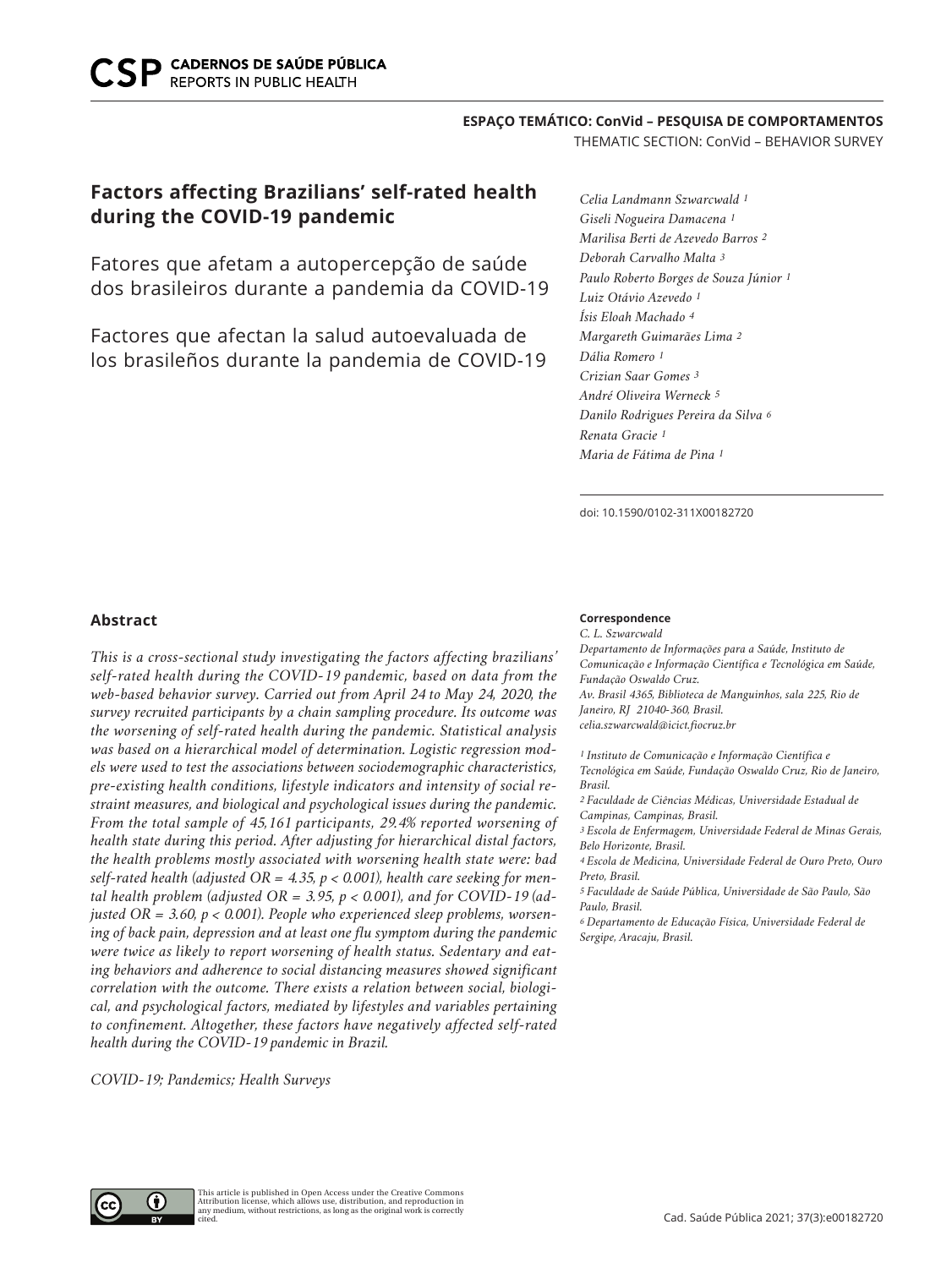# **Introduction**

In December 2019, cases of severe infectious respiratory disease were reported in Wuhan, Hubei Province, China. The novel coronavirus (SARS-CoV-2) has been found to be the agent of this disease, named coronavirus disease 2019 (COVID-19) by the World Health Organization (WHO) 1. Since the first reported case, the outbreak has rapidly spread across China and worldwide in a short period, with an explosive increase in several countries, reaching around 6 million diagnosed cases and more than 350,000 deaths worldwide from December, 2019 to the end of May, 2020 2.

On March 11, 2020, the WHO classified the novel coronavirus epidemic as a pandemic 3. In Brazil, the first COVID-19 case was identified on February 26. By the end of May, the government reported more than 500,000 cases, with roughly 30,000 deaths and 5.7% lethality rate (https://bigdata-covid19. icict.fiocruz.br/).

The COVID-19 pandemic is forcing the implementation of drastic measures worldwide to control the massive spread. Besides timely diagnosis and case isolation, public health measures to contain the disease spread include quarantine and social distancing measures 4.

Although most people have not yet experienced quarantine, this public health measure had been established in the past 5 to control the SARS and MERS epidemics. Some areas in China and Canada imposed community quarantines during the 2003 outbreak of severe acute respiratory syndrome (SARS), while entire villages in many West African countries were quarantined during the 2014 Ebola public health emergency 6.

During the COVID-19 pandemic, to avoid the overload of health systems 7 and to delay the spread of infected cases, several countries are implementing measures of social restraint, ranging from the closure of schools and commercial establishments to national quarantines 4. The first measures were adopted by China, where entire cities became effectively quarantined 8. Currently, a large part of the world population is under some form of restriction to avoid crowding 4.

The arrival of the COVID-19 pandemic in Brazil has led to a series of initiatives and recommendations for protecting the population. Since March, public health measures like confinement and social distancing have been adopted in the main Brazilian cities as well as lockdown of small cities to prevent the entry of cases from the metropoles. Schools and non-essential businesses have been closed, workers have been instructed to carry out activities from home, some cities and states have closed borders, and travels have been restricted 9.

Motivated by the preliminary results of the *ConVid – Behavior Survey*, a web-based population survey conducted in Brazil (http://www.convid.icict.fiocruz.br), which indicated the worsening of several health problems and the practice of unhealthy behaviors during the COVID-19 pandemic, the present study aims at establishing the most important factors affecting Brazilians' self-rated health.

#### **Methods**

This cross-sectional study used data from the web-based *ConVid – Behavior Survey* carried out in Brazil from April 24 to May 24, 2020. An online questionnaire was used to assess changes in lifestyles, routine activities, psychological issues, health conditions, and access to health care during the COVID-19 pandemic in the country. The survey was elaborated by the Oswaldo Cruz Foundation (Fiocruz), in partnership with the Federal University of Minas Gerais (UFMG) and the State University of Campinas (UNICAMP) and a group of researchers from other Brazilian academic institutions. The project was approved by the Brazilian National Research Ethics Commission (Process number 3.980.277).

For data collection and management, the researchers used the RedCap (Research Electronic Data Capture; https://www.redcapbrasil.com.br) application. Self-completed using a cell phone or laptop/ computer with internet access, all responses to the questionnaire were completely anonymous. The information was directly stored on the server of the Institute of Communication and Scientific and Technological Information in Health (ICICT/Fiocruz). Inclusion criteria were being 18 years old or over and being a Brazilian citizen residing in the country during the pandemic. Further details are available at the *ConVid – Behavior Survey* website (http://www.convid.icict.fiocruz.br).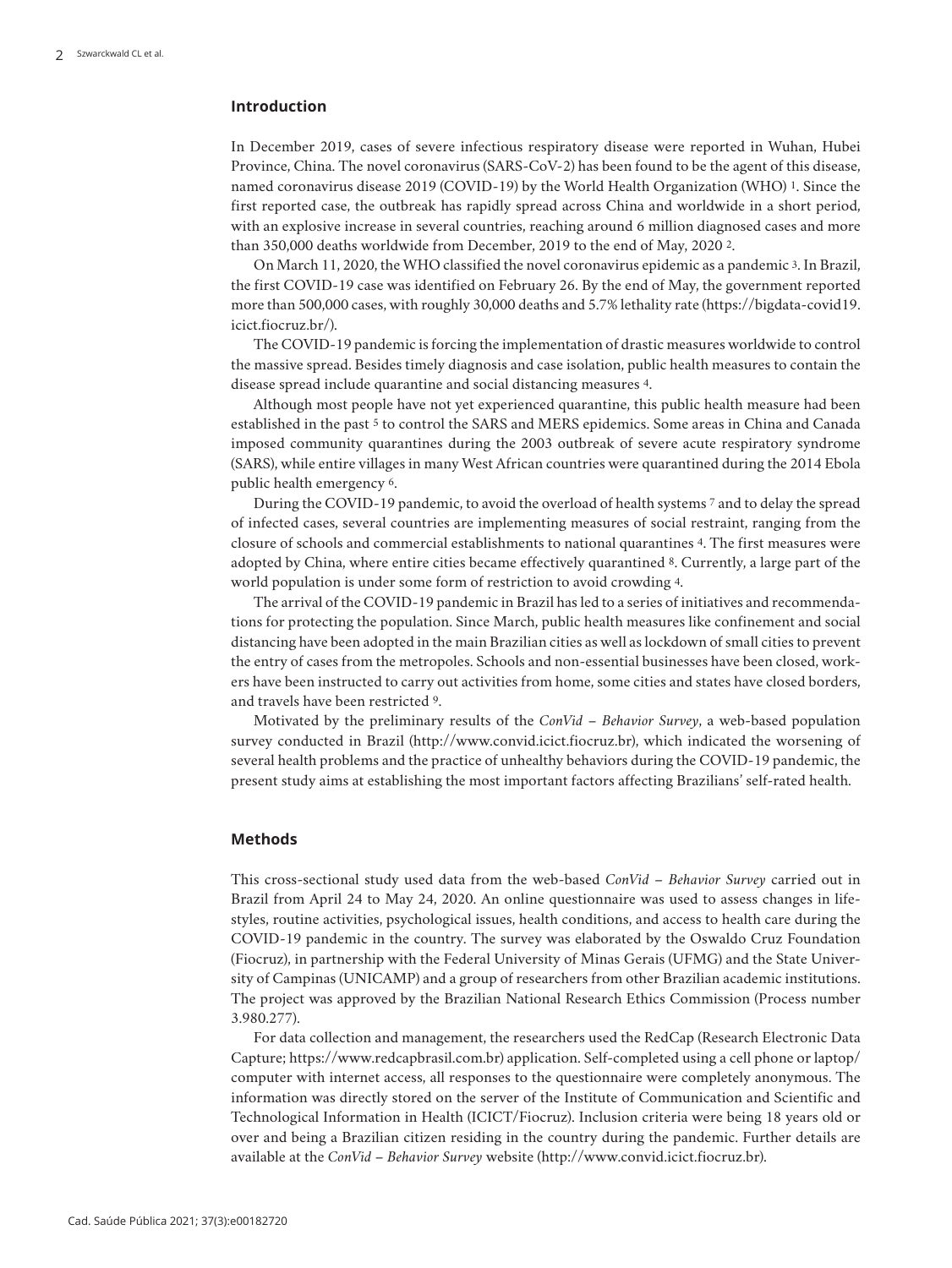Participants were invited through a chain sampling procedure. In the first stage, a total of 200 other researchers from different Brazilian states were chosen to start the sampling chain. In addition, each researcher selected 20 people from their social network, totaling roughly 500 people initially chosen to comprise the seeds of the chain. Each seed sent the survey link to at least 12 people from their social networks, obeying a stratification by gender, age group (18-39; 40-59; 60+ years) and educational level (incomplete high school or less; complete high school; complete college education or over), so at least 3 people in each strata participated in the survey. The participants invited by the seeds made up the second wave of the recruitment chain. Each person in the second wave was asked to invite at least three other people from their social networks, and so on. At the end of the data collection (April 24 to May 24, 2020), the sample reached 45,161 people.

The sample was weighted using data from the 2019 *Brazilian National Household Sample Survey* (PNAD 2019) from the Brazilian Institute of Geography and Statistics (IBGE) to obtain the same sample distribution by state, gender, age group, skin color, and educational level of the Brazilian population. Further details of the survey methodology can be found in Szwarcwald et al. 10.

For the statistical analysis, self-rated health was used to assess the overall health status: "Overall, how do you rate your health?" (very good; good; regular; bad). Changes in health status during the pandemic was assessed by the following question: "Do you think the pandemic caused changes in your health?" (got better; stayed the same; got a little worse; got a lot worse). In this study, the outcome was the worsening of self-rated health (got a little or a lot worse) during the COVID-19 pandemic.

To analyze the factors associated with the outcome, we used a hierarchical model of determination 11,12. This type of analysis considers the association of each variable with the outcome, controlling for possible confounder effects between proximal and distal variables. We developed our conceptual model to integrate social, behavioral, psychological, and biological factors to explain their relations with worsening of health status during the pandemic. The model includes factors that have traditionally been identified as relevant to self-evaluation of health including sociodemographic variables 13, behavioral factors 14, non-communicable chronic diseases 15, as well as clinical and psychological issues occurring during the pandemic.

The independent variables were organized into four hierarchical blocks (one distal, two intermediary, and one proximal) and used throughout the statistical analysis: sociodemographic characteristics; pre-existing health conditions; lifestyle indicators and adherence to social restriction measures during the pandemic; and health problems occurring during the pandemic. The proximal variables (block 4) were health care seeking, flu symptoms, and clinical and psychological problems during the pandemic, which may affect the outcome directly. Hierarchically above and considered in parallel, the intermediary variables were subdivided into group 2 – pre-existing health conditions, which may influence clinical and psychological issues during the pandemic, and group 3 – behavioral variables (including adherence to social restriction measures) during the pandemic, which may affect the health status through intermediate mechanisms 16. Lastly, socioeconomic variables and individual characteristics such as age and gender acted as distal determinants, which may interfere in noncommunicable diseases and lifestyles 17 during the pandemic.

Block 1 comprised the sociodemographic characteristics: gender, age groups (18-29; 30-44; 45-59; 60+ years), skin color (white; non-white), and income per capita based on the monthly minimum wage in Brazil – around USD 200.00 (<  $\frac{1}{2}$ ;  $\frac{1}{2}$ -1; 1-2;  $\geq$  2).

Block 2 addressed pre-existing health conditions: general self-rated health; previous diagnosis of chronic non-communicable diseases (hypertension, diabetes, asthma/emphysema/chronic respiratory disease/other lung disease, heart disease, depression); usual sleep problems; and chronic back pain.

Among the behavioral indicators during the pandemic (block 3), the analysis included: increase in usual alcohol consumption; increase in the daily number of cigarettes among smokers; consumption of sweets/chocolates on 2 or more days a week; consumption of vegetable and fruit on 5 days or more a week; recommended physical activity (150 minutes or more a week); and sedentary behaviors measured by hours/day watching television and using a computer/tablet. Additionally, adherence to social restraint measures during the pandemic (no or little restriction; intense social restriction – people leaving only for grocery stores and pharmacies; total social restriction – people leaving only for health care needs) was also included in this block.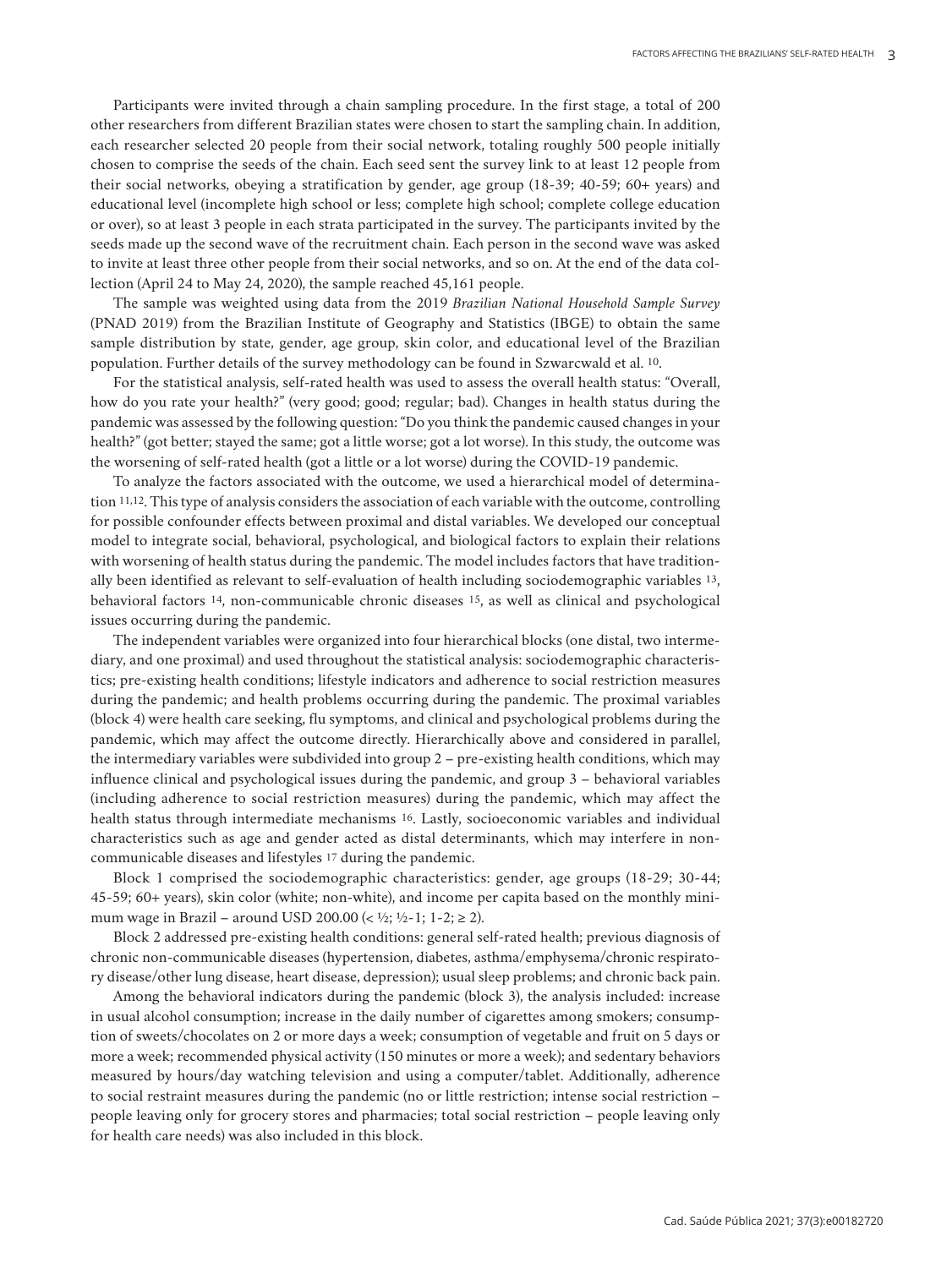As to health conditions occurring during the pandemic (block 4), we considered: psychological issues (frequent feelings of depression, anxiety, and loneliness); worsening of sleep quality (got worse or started to have sleep problems); health care seeking (COVID-19 symptoms, mental health problems, or other health problems during the pandemic); at least one flu symptom during the COVID-19 pandemic; and back pain status during the pandemic (got worse or started to have pain).

Initially, we analyzed the blocks separately performing, for each block of variables, a descriptive analysis of each variable, and estimating the prevalence of worsening health status for each variable category. To assess the possible factors associated with the outcome, we used logistic regression models to test at the 1% significance level the associations of health state worsening during the pandemic period with the variables of each hierarchical block. The estimated odds ratio (OR) and the respective 95% confidence interval (95%CI) was used as the measure of association.

For the multivariate analysis, the variable bocks were inserted sequentially and hierarchically, starting with the sociodemographic block, followed by the pre-existing health conditions and behavior indicators, and lastly the variables related to the pandemic. Variables with p-values < 0.01 in each block analysis were included in the multivariate model. Only variables with a p-value < 0.01 remained in the final multivariate analysis.

## **Results**

From the total of 45,161 adults analyzed, 46.4% were male and 53.6% female (Table 1). In the total sample, 29.4% reported worsening of health state.

Table 1 describes the associations between the outcome and sociodemographic characteristics. The results showed differences by gender, with women experiencing a significantly higher proportion of health state worsening than men. Regarding age groups, worsening of self-rated health was

#### **Table 1**

Sociodemographic characteristics and associations with health worsening perception during the COVID-19 pandemic. Brazil, 2020.

| Variable/Category   | n      | %    | <b>Health state</b><br>worsening (%) | <b>OR</b> | 95%CI         |
|---------------------|--------|------|--------------------------------------|-----------|---------------|
| Total sample        | 45,161 |      | 29.4                                 |           |               |
| Gender              |        |      |                                      |           |               |
| Male                | 20,975 | 46.4 | 24.9                                 | 1.00      | ۰             |
| Female              | 24,186 | 53.6 | 33.4                                 | 1.51      | 1.45-1.58     |
| Age group (years)   |        |      |                                      |           |               |
| 18-29               | 11,142 | 24.7 | 39.3                                 | 2.69      | 2.52-2.87     |
| 30-39               | 9,492  | 21.0 | 33.6                                 | 2.10      | 1.96-2.24     |
| 40-49               | 8,164  | 18.1 | 27.3                                 | 1.56      | 1.45-1.67     |
| 50-59               | 7,190  | 15.9 | 23.8                                 | 1.30      | 1.20-1.40     |
| $60+$               | 9,173  | 20.3 | 19.4                                 | 1.00      |               |
| Skin color          |        |      |                                      |           |               |
| White               | 20,423 | 45.2 | 26.9                                 | 0.80      | $0.77 - 0.83$ |
| Non white           | 24,738 | 54.8 | 31.5                                 | 1.00      |               |
| Per capita income * |        |      |                                      |           |               |
| $<$ $\frac{1}{2}$   | 11,893 | 28.1 | 33.5                                 | 1.45      | 1.37-1.53     |
| $1/2 - 1$           | 9,103  | 21.5 | 29.4                                 | 1.20      | 1.12-1.27     |
| $1 - 2$             | 10,409 | 24.6 | 27.9                                 | 1.11      | 1.05-1.18     |
| $\geq$ 2            | 10,980 | 25.9 | 25.8                                 | 1.00      |               |
|                     |        |      |                                      |           |               |

95%CI: 95% confidence interval; OR: odds ratio.

\* Monthly minimum wage in Brazil around USD 200.00.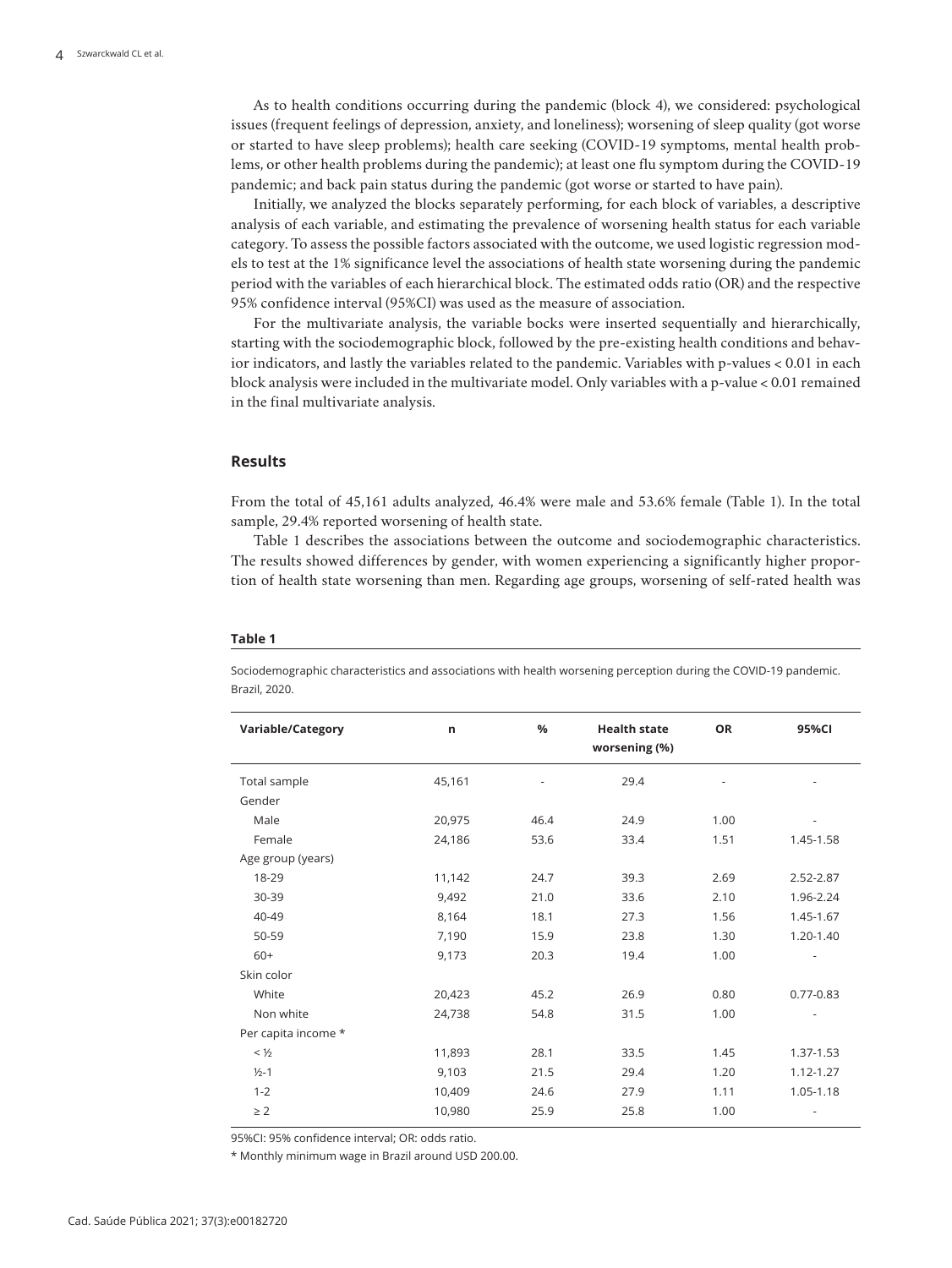inversely and significantly correlated with age: the lower the age, the higher the percentage, varying from 19.4%, among older adults, to 39.3%, among young adults (18-29 years). Per capita income was also a significant correlate: among the less affluent, chances of reporting health worsening was 1.45 higher than among the most affluent. Although skin color showed less correlation, white people reported a less affected health status.

In Table 2, we analyze the pre-existing health problems. Regarding self-rated health, 26% evaluated their health as regular/poor. For those with not good self-rated health, the proportion of health state worsening was significantly higher (OR = 4.75,  $p < 0.001$ ). Among people with previous diagnosis of a chronic non-communicable disease, depression showed the highest association with the outcome (OR = 2.40, p < 0.001), followed by asthma/emphysema/chronic respiratory disease/other lung disease (OR = 1.42, p < 0.001), and heart disease diagnosis (OR = 1.37, p < 0.001). Usual sleep problems (OR = 1.85, p < 0.001) and chronic back pain (OR = 1.41, p < 0.001) were also significantly associated with the outcome.

Table 3 comprises the associations between the outcome and behavioral indicators. The results show that 34% of usual smokers increased their daily number of cigarettes, with increased number of cigarettes significantly affecting self-perception of health state worsening (OR = 2.00, p < 0.001), as well as the increase in alcohol consumption (OR = 1.32,  $p < 0.001$ ). Physical activity for 150 minutes or over a week was inversely correlated with the outcome (OR =  $0.62$ , p <  $0.001$ ) but only 12% of the sample practiced sufficient physical activity during the pandemic. On the other hand, the two indica-

#### **Table 2**

Pre-existing health problems and associations with health worsening perception during the COVID-19 pandemic. Brazil, 2020

| Variable/Category           | n      | %    | Health state worsening (%) | <b>OR</b> | 95%CI         | p-value      |
|-----------------------------|--------|------|----------------------------|-----------|---------------|--------------|
| Self-rated health           |        |      |                            |           |               |              |
| Not good                    | 11,733 | 26.0 | 55.0                       | 4.75      | 4.54-4.97     | ${}< 0.001$  |
| Good                        | 33,379 | 74.0 | 20.4                       | 1.00      |               |              |
| Diagnosis of hypertension   |        |      |                            |           |               |              |
| Yes                         | 8,705  | 19.3 | 28.1                       | 0.93      | 0.88-0.98     | 0.004        |
| <b>No</b>                   | 36,456 | 80.7 | 29.7                       | 1.00      |               |              |
| Diagnosis of diabetes       |        |      |                            |           |               |              |
| Yes                         | 3,262  | 7.2  | 31.6                       | 1.12      | 1.04-1.21     | 0.005        |
| <b>No</b>                   | 41,899 | 92.8 | 29.2                       | 1.00      |               |              |
| Diagnosis of lung disease * |        |      |                            |           |               |              |
| Yes                         | 5,104  | 11.3 | 36.2                       | 1.42      | 1.34-1.51     | ${}_{0.001}$ |
| <b>No</b>                   | 40,057 | 88.7 | 28.6                       | 1.00      |               |              |
| Diagnosis of heart disease  |        |      |                            |           |               |              |
| Yes                         | 1,961  | 4.3  | 36.0                       | 1.37      | $1.25 - 1.51$ | ${}< 0.001$  |
| <b>No</b>                   | 43,200 | 95.7 | 29.1                       | 1.00      |               |              |
| Diagnosis of depression     |        |      |                            |           |               |              |
| Yes                         | 6,710  | 14.9 | 46.3                       | 2.40      | $2.27 - 2.53$ | ${}_{0.001}$ |
| <b>No</b>                   | 38,451 | 85.1 | 26.5                       | 1.00      |               |              |
| Chronic back pain           |        |      |                            |           |               |              |
| Yes                         | 15,194 | 33.8 | 34.2                       | 1.41      | 1.35-1.47     | ${}_{0.001}$ |
| <b>No</b>                   | 29,642 | 66.2 | 27.0                       | 1.00      |               |              |
| Usual sleep problems        |        |      |                            |           |               |              |
| Yes                         | 29,735 | 66.1 | 25.0                       | 1.85      | 1.77-1.92     | ${}_{0.001}$ |
| <b>No</b>                   | 15,250 | 33.9 | 33.9                       | 1.00      |               |              |

95%CI: 95% confidence interval; OR: odds ratio.

\* Asthma/emphysema/chronic respiratory disease/other lung disease.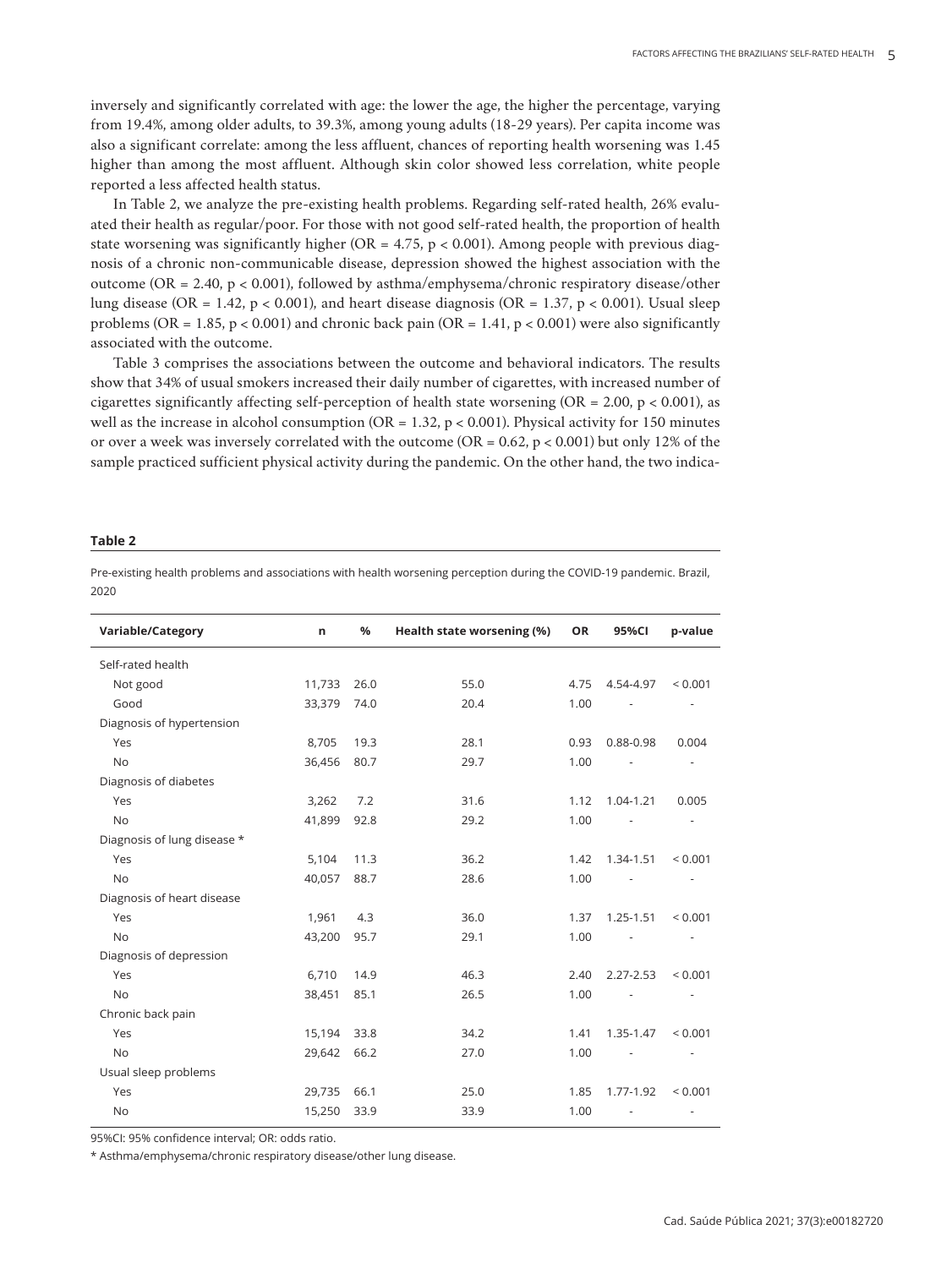#### **Table 3**

Behavioral indicators and associations with health worsening perception during the COVID-19 pandemic. Brazil, 2020.

| n      | %    | <b>Health state</b><br>worsening (%) | OR   | 95%CI         | p-value      |
|--------|------|--------------------------------------|------|---------------|--------------|
|        |      |                                      |      |               |              |
| 1,807  | 34.0 | 38.8                                 | 2.00 | $1.77 - 2.23$ | < 0.001      |
| 3,500  | 66.0 | 24.0                                 | 1.00 |               |              |
|        |      |                                      |      |               |              |
| 3,726  | 8.3  | 34.8                                 | 1.32 | 1.22-1.43     | < 0.001      |
| 41,001 | 91.7 | 28.8                                 | 1.00 |               |              |
|        |      |                                      |      |               |              |
| 39,051 | 88.0 | 30.5                                 | 1.00 |               |              |
| 5,329  | 12.0 | 21.5                                 | 0.62 | $0.58 - 0.67$ | < 0.001      |
|        |      |                                      |      |               |              |
| 27,628 | 61.8 | 33.3                                 | 1.68 | 1.61-1.75     | < 0.001      |
| 17,111 | 38.2 | 23.0                                 | 1.00 |               |              |
|        |      |                                      |      |               |              |
| 23,058 | 53.6 | 33.4                                 | 1.56 | 1.50-1.63     | < 0.001      |
| 19,928 | 46.4 | 24.3                                 | 1.00 |               |              |
|        |      |                                      |      |               |              |
| 9,743  | 21.8 | 23.2                                 | 0.67 | $0.64 - 0.71$ | < 0.001      |
| 34,986 | 78.2 | 31.1                                 | 1.00 |               |              |
|        |      |                                      |      |               |              |
| 20,536 | 47.1 | 33.3                                 | 1.41 | 1.35-1.46     | ${}_{0.001}$ |
| 23,065 | 52.9 | 26.2                                 | 1.00 |               |              |
|        |      |                                      |      |               |              |
| 11,572 | 25.8 | 25.9                                 | 1.00 |               |              |
| 26,572 | 59.2 | 30.3                                 | 1.25 | 1.19-1.31     | < 0.001      |
| 6,770  | 15.1 | 32.9                                 | 1.40 | 1.31-1.50     | < 0.001      |
|        |      |                                      |      |               |              |

95%CI: 95% confidence interval; OR: odds ratio.

tors of sedentary behaviors during the pandemic, TV-watching and tablet/laptop use were frequent behaviors during the pandemic and were significantly associated with worsening of health state  $(OR = 1.68, p < 0.001; OR = 1.56, p < 0.001)$ . Only 21.8% consumed fruits and vegetables for 5 days or more a week during the pandemic, showing inversely correlation with health state worsening  $(OR = 0.67, p < 0.001)$ . Almost 50% consumed chocolates and sweets for 2 days or more a week, what significantly influenced the perception of health state worsening  $(OR = 1.41, p < 0.001)$ . As to social restriction measures, 59.2% showed intense adherence and 15.1% total adherence, that is, leaving home only for medical needs. Total and intense adherence were associated with worsening of health status during the pandemic:  $OR = 1.40 (p < 0.001)$  and  $OR = 1.25 (p < 0.001)$ , respectively.

In Table 4, we present the associations of clinical and psychological issues during the pandemic with worsening of self-rated health. Seeking health care for a mental health problem was the most associated factor with the outcome (OR = 5.74, p < 0.001), followed by COVID-19 symptoms (OR = 4.71, p < 0.001). Having flu symptoms during the pandemic was associated with the outcome, as well  $(OR = 2.53, p < 0.001)$ . Among the self-reported psychological issues, anxiety (52.6%) and depression (40.4%) showed strong association with health state evaluation, with participants being four times more likely to report health state worsening when compared to people without those issues. The chances of health state worsening was two times greater among those reporting loneliness (OR = 2.17, p < 0.001). Worsening of sleep problems also showed important association with the outcome: 16.3% reported worsening of sleep problems and were five times more likely to report health state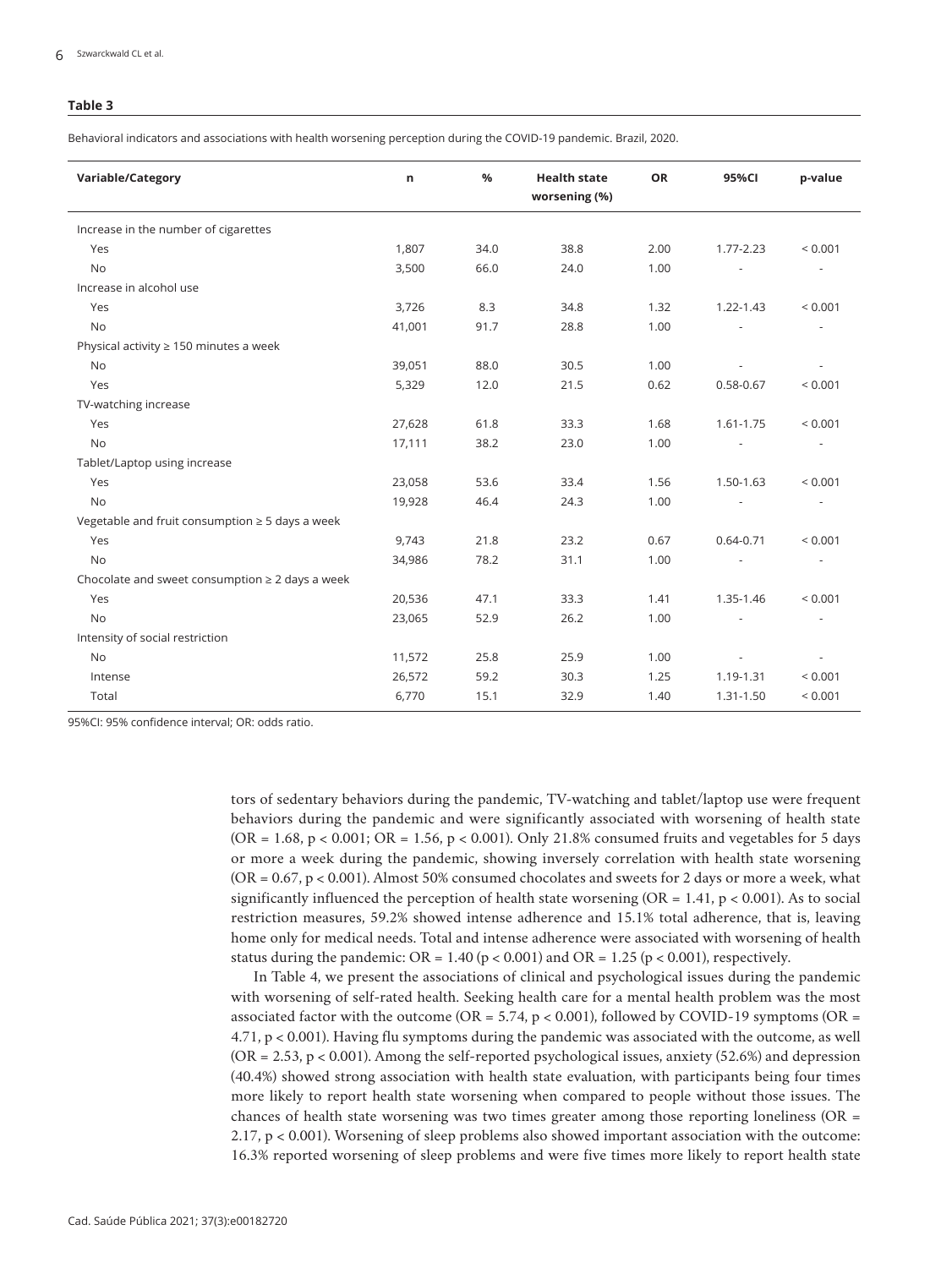## **Table 4**

Health problems during the COVID-19 pandemic and associations with health worsening perception. Brazil, 2020.

| Variable/Category           | n      | %    | <b>Health state</b><br>worsening (%) | OR   | 95%CI     | p-value     |
|-----------------------------|--------|------|--------------------------------------|------|-----------|-------------|
| Health care seeking         |        |      |                                      |      |           |             |
| <b>No</b>                   | 35,234 | 78.3 | 26.1                                 | 1.00 |           |             |
| COVID-19 symptoms           | 1,600  | 3.6  | 62.5                                 | 4.71 | 4.24-5.22 | < 0.001     |
| Mental health problems      | 329    | 0.7  | 67.0                                 | 5.74 | 4.56-7.24 | < 0.001     |
| Other health problems       | 7,817  | 17.4 | 35.4                                 | 1.55 | 1.47-1.63 | < 0.001     |
| At least one flu symptom    |        |      |                                      |      |           |             |
| Yes                         | 12,670 | 28.1 | 44.0                                 | 2.53 | 2.42-2.64 | < 0.001     |
| <b>No</b>                   | 32,396 | 71.9 | 23.7                                 | 1.00 |           |             |
| Depression                  |        |      |                                      |      |           |             |
| Yes                         | 18,173 | 40.4 | 46.5                                 | 4.00 | 3.83-4.17 | < 0.001     |
| No                          | 26,828 | 59.6 | 17.8                                 | 1.00 |           |             |
| Anxiety                     |        |      |                                      |      |           |             |
| Yes                         | 23,721 | 52.6 | 42.4                                 | 4.21 | 4.02-4.41 | < 0.001     |
| <b>No</b>                   | 21,352 | 47.4 | 14.9                                 | 1.00 |           |             |
| Loneliness                  |        |      |                                      |      |           |             |
| Yes                         | 25,665 | 56.9 | 36.0                                 | 2.17 | 2.07-2.26 | ${}< 0.001$ |
| <b>No</b>                   | 19,412 | 43.1 | 20.6                                 | 1.00 |           |             |
| Worsening of sleep problems |        |      |                                      |      |           |             |
| <b>No</b>                   | 24,715 | 54.9 | 17.1                                 | 1.00 |           |             |
| Got worse                   | 7,324  | 16.3 | 52.8                                 | 5.42 | 5.12-5.73 | < 0.001     |
| Started to have             | 12,946 | 28.8 | 39.9                                 | 3.22 | 3.07-3.38 | < 0.001     |
| Worsening of back pain      |        |      |                                      |      |           |             |
| No                          | 24,440 | 54.5 | 19.4                                 | 1.00 |           | ÷,          |
| Got worse                   | 8,263  | 18.4 | 45.1                                 | 3.41 | 3.24-3.60 | < 0.001     |
| Started to have             | 12,133 | 27.1 | 38.8                                 | 2.63 | 2.51-2.76 | < 0.001     |

95%CI: 95% confidence interval; OR: odds ratio.

worsening when compared with people without changes in sleep quality; 28.8% started to experience sleep problems during the pandemic and were three times more likely to report worsening of health. Regarding back pain, 27.1% started to experience back pain during the pandemic and 18.4% reported worsening of back pain. Both back pain indicators showed highly significant associations with the outcome (OR = 2.63, p < 0.001; OR = 3.41, p < 0.001), respectively.

In Table 5, we present the results of the hierarchical logistic regression model. After controlling for sex, age group, skin color and per capita income we analyzed the associations of block 2 and block 3 variables. Associations with the proximal variables (block 4) were analyzed after controlling for all other variables. The following health problems were strongly associated with worsening health status: health care seeking for mental health problem (adjusted  $OR = 3.95$ ,  $p < 0.001$ ) and health care seeking for COVID-19 symptoms during the pandemic (adjusted  $OR = 3.60$ ,  $p < 0.001$ ). People who experienced sleep problems, worsening of back pain, depression and at least one flu symptom during the pandemic were twice as likely to report health state worsening. Anxiety and loneliness and health care seeking for other reasons remained significantly associated with the outcome although with weaker OR (smaller than 1.4). Among pre-existing health conditions, bad self-rated health was the most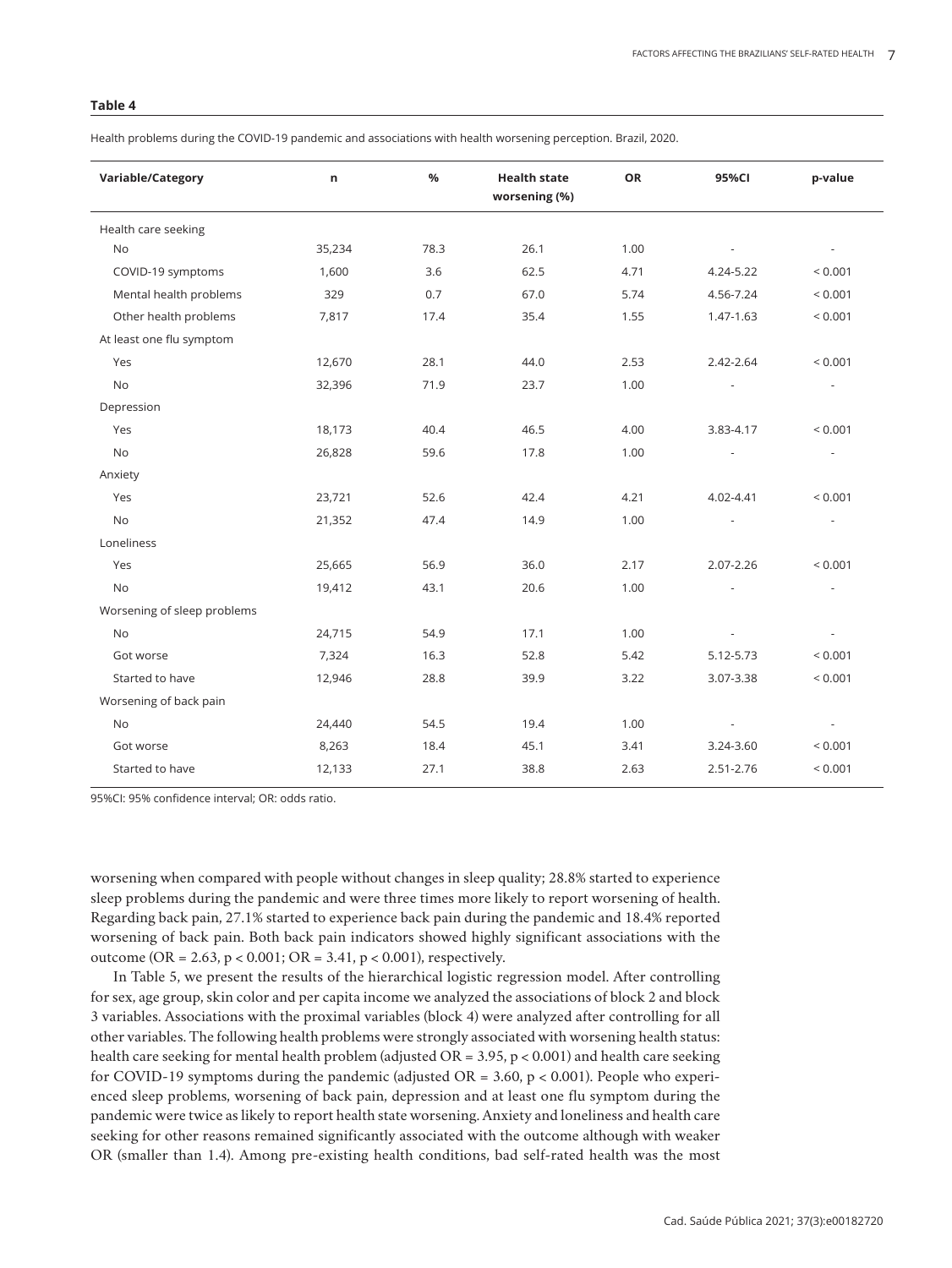#### **Table 5**

Most associated indicators with health worsening perception during the COVID-19 pandemic. Brazil, 2020.

| Variable/Category                                      | <b>Adjusted OR</b> | 95%CI         | p-value      |
|--------------------------------------------------------|--------------------|---------------|--------------|
| Previous health conditions *                           |                    |               |              |
| Bad self-rated health                                  | 4.35               | 4.14-4.58     | ${}_{0.001}$ |
| Diagnosis of depression                                | 1.62               | 1.52-1.72     | ${}_{0.001}$ |
| Sleep problems                                         | 1.32               | 1.25-1.38     | ${}_{0.001}$ |
| Usual back pain                                        | 1.31               | 1.24-1.38     | ${}_{0.001}$ |
| Diagnosis of heart disease                             | 1.19               | 1.06-1.33     | 0.003        |
| Behavioral indicators *                                |                    |               |              |
| Physical activity $\geq 150$ minutes a week            | 0.69               | $0.63 - 0.74$ | ${}_{0.001}$ |
| TV-watching increase                                   | 1.36               | 1.30-1.43     | ${}_{0.001}$ |
| Tablet/Laptop use increase                             | 1.38               | $1.32 - 1.45$ | ${}_{0.001}$ |
| Vegetables and fruits consumption $\geq$ 5 days a week | 0.73               | $0.69 - 0.78$ | ${}_{0.001}$ |
| Chocolates and sweets consumption $\geq 2$ days a week | 1.24               | 1.18-1.30     | < 0.001      |
| Increase in alcohol use                                | 1.25               | 1.15-1.35     | ${}_{0.001}$ |
| Total social restriction                               | 1.49               | 1.38-1.61     | ${}_{0.001}$ |
| Intense social restriction                             | 1.10               | 1.04-1.17     | ${}_{0.001}$ |
| Health conditions during the pandemic **               |                    |               |              |
| Health care seeking for COVID-19 symptoms              | 3.60               | $3.14 - 4.12$ | ${}_{0.001}$ |
| Health care seeking for mental health problems         | 3.95               | 2.81-5.54     | < 0.001      |
| Health care seeking for other health problems          | 1.14               | $1.07 - 1.22$ | ${}_{0.001}$ |
| At least one flu symptom                               | 1.77               | 1.68-1.87     | ${}_{0.001}$ |
| Worsening of sleep problems                            | 2.15               | 2.00-2.31     | ${}_{0.001}$ |
| Started to have sleep problems                         | 2.10               | 1.93-2.30     | ${}_{0.001}$ |
| Worsening of back pain                                 | 2.12               | 1.94-2.32     | ${}_{0.001}$ |
| Started to have back pain                              | 1.58               | 1.48-1.69     | ${}_{0.001}$ |
| Depression                                             | 1.81               | 1.70-1.93     | ${}_{0.001}$ |
| Anxiety                                                | 1.38               | 1.29-1.48     | ${}_{0.001}$ |
| Loneliness                                             | 1.16               | 1.09-1.23     | ${}_{0.001}$ |

95%CI: 95% confidence interval; OR: odds ratio.

\* Adjusted OR after controlling for sociodemographic characteristics (gender, age group, skin color,

and per capita income);

\*\* Adjusted OR after controlling for sociodemographic characteristics (gender, age group, skin color,

and per capita income), previous health conditions, and lifestyles indicators.

associated factor with the outcome (adjusted OR =  $4.35$ , p < 0.001). Previous diagnosis of depression and heart disease, usual sleep problems and previous back pain significantly affected the outcome, as well. As to behavioral variables, total and intense adherence to social restriction measures, sedentary behaviors, increase in alcohol use, and chocolates and sweets consumption for two days or over a week negatively affected health status perception during the pandemic. The only factors significantly and inversely correlated with the outcome were practice of sufficient physical activity and vegetable and fruit intake on five days or more a week during the pandemic.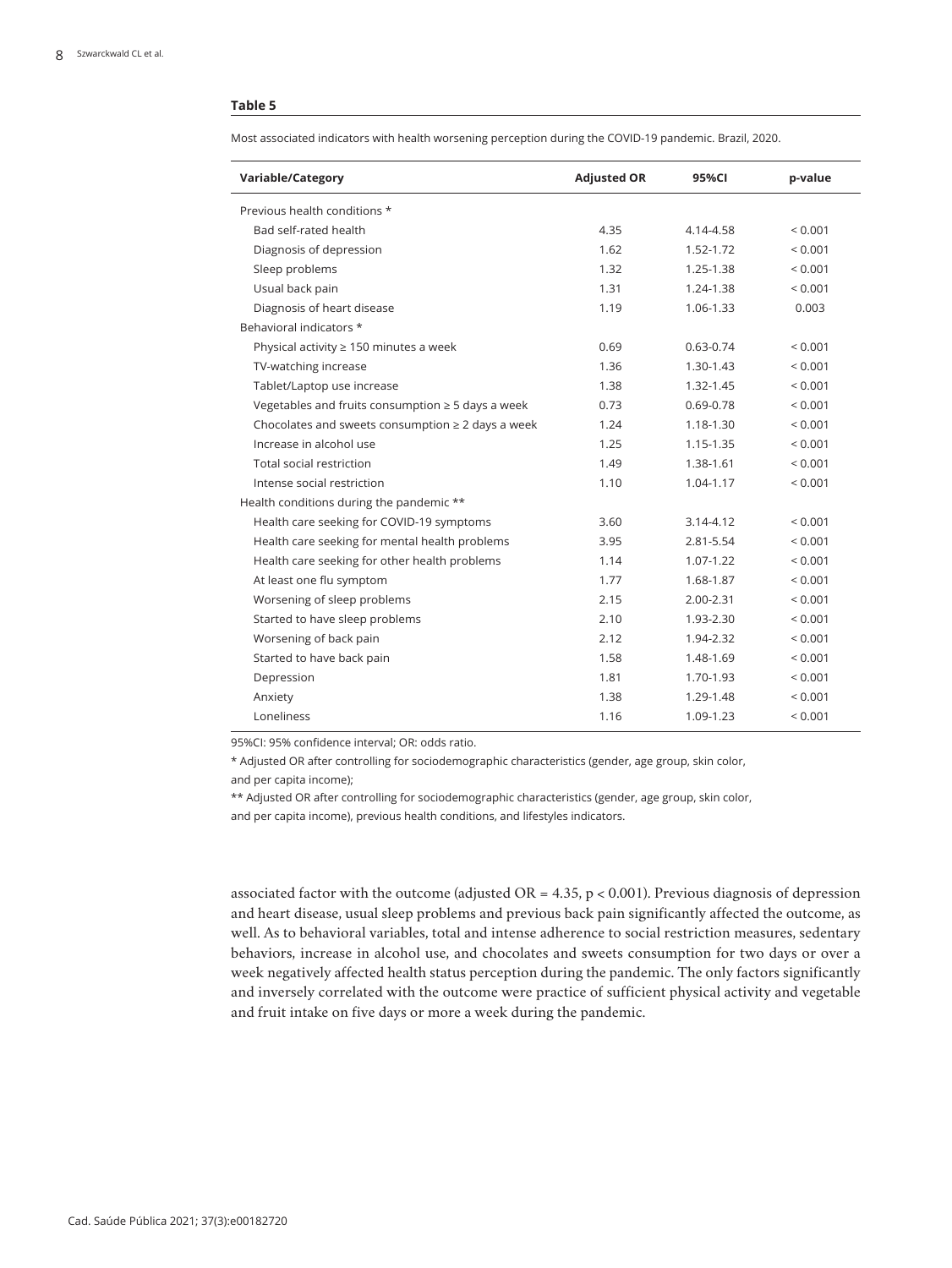## **Discussion**

This study used a hierarchical model to identify the most important predictors of worsening of health status during the COVID-19 pandemic. The main proximal factors were seeking care for mental health problems and COVID-19 symptoms, as well as self-reported psychological issues. As to intermediate behavioral indicators, healthy food intake and physical activity practice during the pandemic showed a positive influence on health state perception while sedentary habits and adherence to social restraint measures negatively affected health status evaluation. Considering pre-existing health conditions, worsening of health status was greater among those with poor self-rated health. In turn, association with the distal variables corroborate previous results with less affluent people being more affected than the most affluent 18.

Largely used as a morbidity indicator in health surveys, self-rated health is useful for its validity, established by their relations with the individual's clinical conditions and with morbidity and mortality indicators 19,20. In the context of the COVID-19 pandemic in Brazil, health care seeking for COVID-19 symptoms was one of the greater predictors of health worsening perception. This finding corroborates previous studies, suggesting that individual feelings create a poor health state perception even before medical diagnosis of the disease 21.

While medical evaluation refers to disease diagnosis indicated by a set of signals, symptoms, and laboratory results, self-rated health is subjective, combining physical, emotional, and well-being components 22,23. Our findings reinforce the influence of emotional conditions on health state evaluation 24,25. Psychological issues such as depression and anxiety as well as worsening of sleep problems, reported by a large proportion of participants, were central for understanding the perception of health worsening. Particularly among young adults (18-29 years old), these psychological issues were often reported and negatively affected their health status. Perceived social isolation, commonly termed loneliness, was also associated with the outcome 26.

Although the health value of quarantine remains essential, coping with social restraint measures are challenging factors. Reviewing past outbreak articles, most studies reported negative psychological effects 27. A study in Turkey during the current pandemic showed that uncertainty and fears related to COVID-19 have direct and significant effects on mental wellbeing 28. Lack of information, fake news, and misinformation are likely to reinforce the panic leading to anxiety and other mental health issues 27.

Another factor negatively affecting health status is the postponement of medical assistance for problems not related to COVID-19. Due to the exhausted capacity of health services or for fear of becoming infected in health care units, medical appointments have been canceled or people have postponed routine health care. In Brazil, 36% of adults with previous diagnosis of heart disease reported worsening of health status. France showed a dramatic drop in the number of cardiovascular admissions after establishing social confinement measures 29.

In Brazil, quarantine has been firstly adopted in São Paulo in March 2020 and was followed by strict social distancing measures in all other states in the country, travel restrictions, and lockdowns in some cities 9. Separation from loved ones, loss of freedom, uncertainty about the disease, and changes in routine activities have led to distress, anxiety and depression, generating relevant psychological problems and adoption of unhealthy behaviors. Our results show an increase in the daily number of cigarettes among smokers, in alcohol consumption, in chocolate and sweets consumption, a reduction in physical activity, and increase in TV-watching and tablet/laptop use. All these unhealthy habits show negative associations with self-rated health status, corroborating results of previous studies 30,31,32.

As the adoption of healthy behaviors has been growing in Brazil, notably the decrease in the use of tobacco products 33, the increase in the daily number of cigarettes represents a step backwards, meaning that health policies aimed at reducing the use of tobacco products will need to be strengthened. On the other hand, fruits and vegetables intake for five days or more a week as well as regular physical activity during the pandemic showed a positive influence on health state perception. As previously discussed, Brazilians are already associating healthy behaviors to their well-being 34.

Efforts are also being made to encourage the practice of physical activities 35. Domestic confinement, however, caused a substantial decrease in regular exercise. Prolonged bouts of sedentary behaviors result in various health risks, including increased levels of stress, depression, and anxiety 36,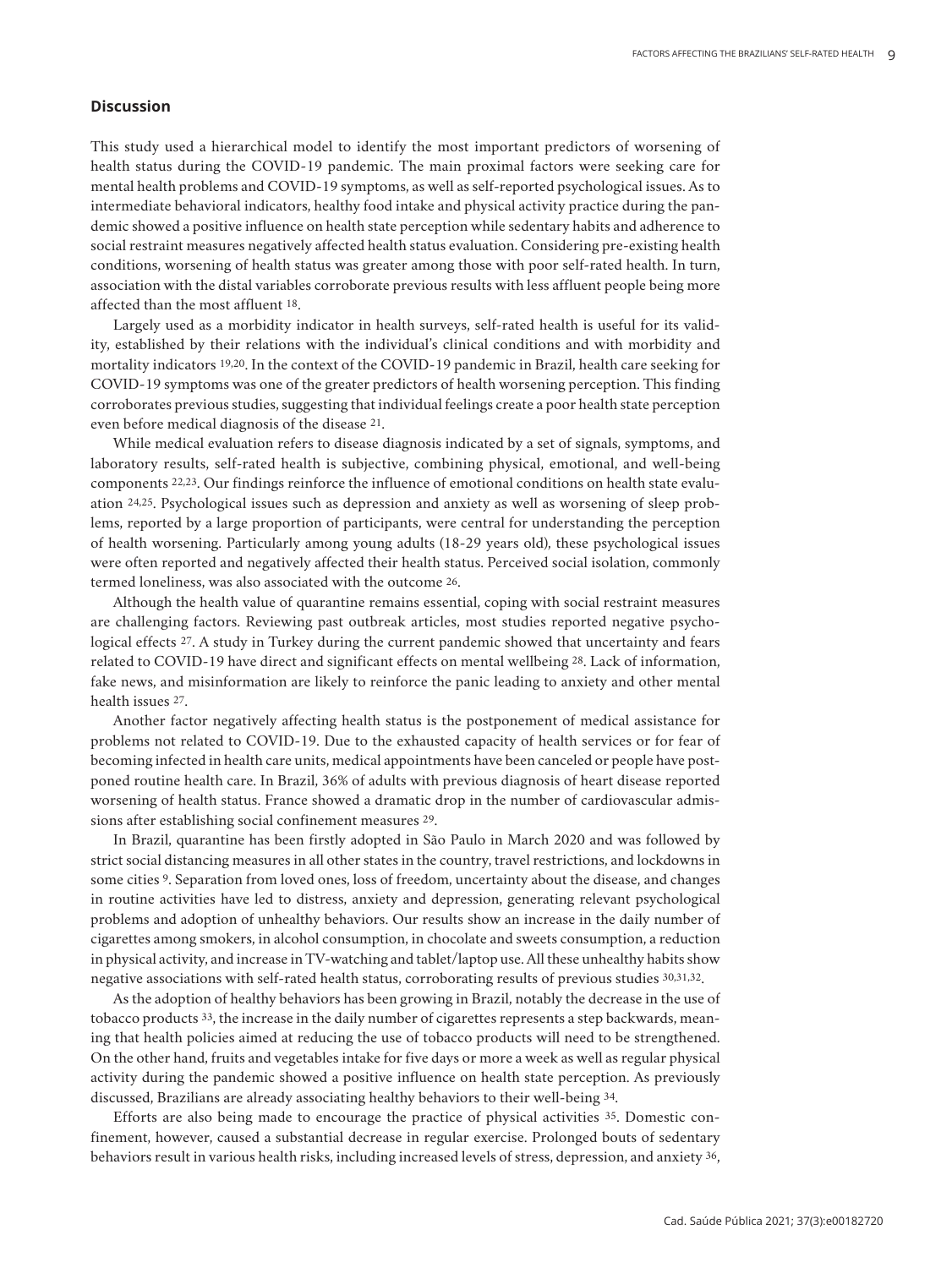as opposed to regular physical activity, which releases endorphins and provide a feeling of well-being and tension relief 37. In addition, sedentary behaviors and changes in routine and work activities during confinement aggravate chronic back pain 38, one of the greater predictors of worsening health status.

One limitation of the web-based *ConVid – Behavior Survey* is the involuntary exclusion of lowincome people who do not have internet access, either by cell phone or computer, and thus unable to participate in the survey. Although the sample weighting with national household data contributed to obtain a similar sample distribution to that of the national population, this segment remained under-represented. As for the sample geographic distribution, all states featured in the survey. After data weighting, the sample was representative of macro-regions, but over-representative of the state capitals. The dependence of observations resulting from the chain recruitment sampling may also have caused bias on the estimates 39. We cannot also disregard the possibility of bias inherent to crosssectional studies due to the lack of follow up of health events 40. Finally, as in other national health surveys, large sample sizes are likely to find significant relationships even when the strength of the association is weak. In this study, associations were tested at the 1% level of significance to minimize this problem.

On the other hand, sample limitations of under or over representation have been reduced due to the sample size. Comparison with the 2013 *Brazilian National Health Survey* data shows our sample is representative of diabetes prevalence, smoking status, chronic back pain, among many other health indicators 41.

In conclusion, there exists a relation between social, biological, and psychological factors, mediated by lifestyles and variables pertaining to confinement and isolation from immediate social circle, such as family, neighbors, and community. Altogether, these factors have negatively affected Brazilians' self-rated health during the COVID-19 pandemic.

#### **Contributors**

C. L. Szwarcwald participated in the conception, planning, data analysis and interpretation and text writing. G. N. Damacena, M. B. A. Barros and D. C. Malta contributed in the data analysis and interpretation and text writing. P. R. B. Souza Júnior, L. O. Azevedo, I. E. Machado, M. C. Lima, D. Romero, C. S. Gomes, A. O. Werneck, D. R. P. Silva, R. Gracie and M. F. Pina contributed in the data discussion and text writing

# **Additional informations**

ORCID: Celia Landmann Szwarcwald (0000-0002- 7798-2095); Giseli Nogueira Damacena (0000- 0002-7059-3353); Marilisa Berti de Azevedo Barros (0000-0003-3974-195X); Deborah Carvalho Malta (0000-0002-8214-5734); Paulo Roberto Borges de Souza Júnior (0000-0002-8142-4790); Luiz Otávio Azevedo (0000-0002-4876-5948); Ísis Eloah Machado (0000-0002-4678-2074); Margareth Guimarães Lima (0000-0001-6996-0745); Dália Romero (0000-0002-2643-9797); Crizian Saar Gomes (0000-0001-6586-4561); André Oliveira Werneck (0000-0002-9166-4376); Danilo Rodrigues Pereira da Silva (0000-0003-3995-4795); Renata Gracie (0000-0003-0225-3696); Maria de Fátima de Pina (0000-0002-1521-7865).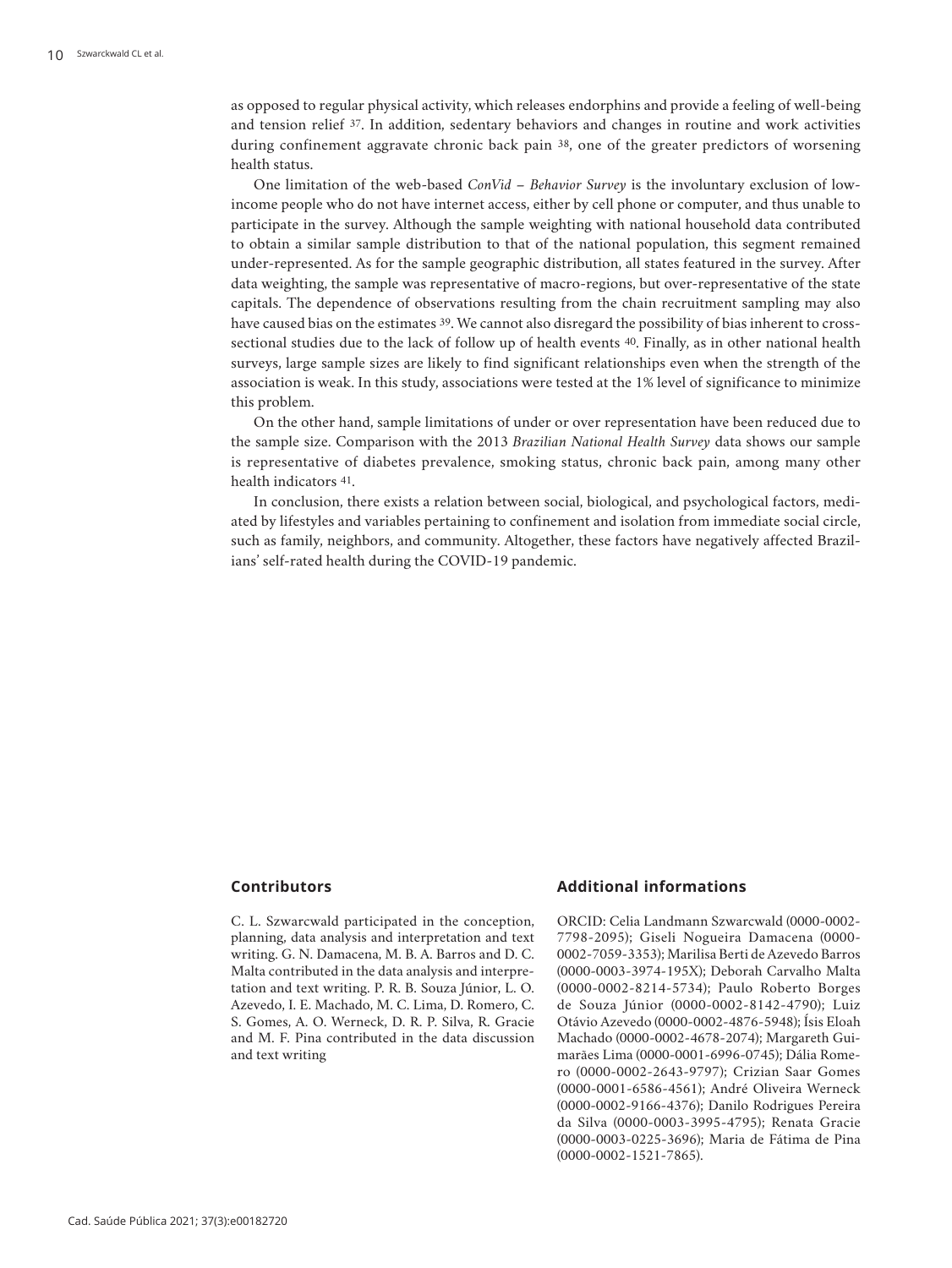### **References**

- 1. Chakraborty I, Maity P. COVID-19 outbreak: Migration, effects on society, global environ ment and prevention. Sci Total Environ 2020; 728:138882.
- 2. World Health Organization. Coronavirus dis ease (covid-19) situation report – 132. https:// www.who.int/emergencies/diseases/novelcoronavirus-2019/situation-reports (accessed on 31/May/2020)
- 3. World Health Organization. WHO Director-General's opening remarks at the media briefing on COVID 19. https://www.who.int/dg/ speeches/detail/who-director-general-sopening-remarks-at-the-media-briefing-oncovid-19---11-march-2020 (accessed on 11/ Mar/2020).
- 4. Garcia-Alamino JM. Aspectos epidemiológi cos, clínica y mecanismos de control de la pan demia por SARS-Cov-2: situación en España. Enferm Clin 2021; 31:S4-11.
- 5. Nussbaumer-Streit B, Mayr V, Dobrescu AI, Chapman A, Persad E, Klerings I, et al. Quar antine alone or in combination with other public health measures to control COVID-19: a rapid review. Cochrane Database Syst Rev 2020; (4):CD013574.
- 6. Conti AA. Historical and methodological highlights of quarantine measures: from an cient plague epidemics to current coronavirus disease (COVID-19) pandemic. Acta Biomed 2020; 91:226-9.
- 7. Mascha EJ, Schober P, Schefold JC, Stueber F, Luedi MM. Staffing with disease-based epide miologic indices may reduce shortage of in tensive care unit staff during the COVID-19 pandemic. Anesth Analg 2020; 131:24-30.
- 8. Qiu Y, Chen X, Shi W. Impacts of social and economic factors on the transmission of coro navirus disease 2019 (COVID-19) in China. J Popul Econ 2020; 9:1-46.
- 9. Aquino EML, Silveira IH, Pescarini JM, Aqui no R, Souza-Filho JA; Grupo de Síntese da Rede CoVida. Social distancing measures to control the COVID-19 pandemic: potential impacts and challenges in Brazil. Ciênc Saúde Colet 2020; 25 Suppl 1:2423-46.
- 10. Szwarcwald CL, Souza Júnior PRB, Damace na GN, Malta DC, Barros MBA, Romero DE, et al. *ConVid – Pesquisa de Comportamentos* pela Internet durante a pandemia de COVID-19 no Brasil: concepção e metodologia de aplicação. Cad Saúde Pública 2021; 37:e00268320.
- 11. Victora CG, Huttly SR, Fuchs SC, Olinto MT. The role of conceptual frameworks in epide miological analysis: a hierarchical approach. Int J Epidemiol 1997; 26:224-7.
- 12. Lima S, Carvalho ML, Vasconcelos AG. Pro posta de modelo hierarquizado aplicado à in vestigação de fatores de risco de óbito infantil neonatal. Cad Saúde Pública 2008; 24:1910-6.
- 13. Meireles AL, Xavier CC, Andrade AC, Friche AA, Proietti FA, Caiaffa WT. Self-rated health in urban adults, perceptions of the physical and social environment, and reported comor bidities: *The BH Health Study*. Cad Saúde Públi ca 2015; 31 Suppl 1:S120-35.
- 14. Azevedo Barros MB, Lima MG, Medina LP, Szwarcwald CL, Malta DC. Social inequalities in health behaviors among Brazilian adults: National Health Survey, 2013. Int J Equity Health 2016; 15:148.
- 15. Theme Filha MM, Szwarcwald CL, Souza Ju nior PR. Measurements of reported morbidity and interrelationships with health dimensions. Rev Saúde Pública 2008; 42:73-81.
- 16. Werneck AO, Stubbs B, Fernandes RA, Sz warcwald CL, Silva DR. Leisure time physi cal activity reduces the association between TV-viewing and depressive symptoms: a large study among 59,401 Brazilian adults. J Affect Disord 2019; 252:310-4.
- 17. Malta DC, Bernal RTI, Vieira Neto E, Curci KA, Pasinato MTM, Lisbôa RM, et al. Trends in risk and protective factors for non-commu nicable diseases in the population with health insurance in Brazil from 2008 to 2015. Rev Bras Epidemiol 2018; 21 Suppl 1:e180020.
- 18. Martikainen P, Adda J, Ferrie JE, Smith GD, Marmot M. Effects of income and wealth on GHQ depression and poor self rated health in white collar women and men in the Whitehall II study. J Epidemiol Community Health 2003; 57:718-23.
- 19. Feng Q, Zhu H, Zhen Z, Gu D. Self-rated health, interviewer-rated health, and their predictive powers on mortality in old age. J Gerontol B Psychol Sci Soc Sci 2016; 71:538- 50.
- 20. Nielsen TH. The relationship between selfrated health and hospital records. Health Econ 2016; 25:497-512.
- 21. Froom P, Melamed S, Triber I, Ratson NZ, Hermoni D. Predicting self-reported health: the CORDIS study. Prev Med 2004; 39:419-23.
- 22. Mithen J, Aitken Z, Ziersch A, Kavanagh AM. Inequalities in social capital and health be tween people with and without disabilities. Soc Sci Med 2015; 126:26-35.
- 23. Chiu M, Amartey A, Wang X, Vigod S, Kurd yak P. Trends in objectively measured and per ceived mental health and use of mental health services: a population-based study in Ontario, 2002-2014. CMAJ 2020; 192:E329-37.
- 24. Chandu VC, Pachava S, Vadapalli V, Marella Y. Development and initial validation of the COVID-19 Anxiety Scale. Indian J Public Health 2020; 64 Suppl:S201-4.
- 25. Wang C, Pan R, Wan X, Tan Y, Xu L, Ho CS, et al. Immediate psychological responses and associated factors during the initial stage of the 2019 coronavirus disease (COVID-19) epi demic among the general population in China. Int J Environ Res Public Health 2020; 17:1729.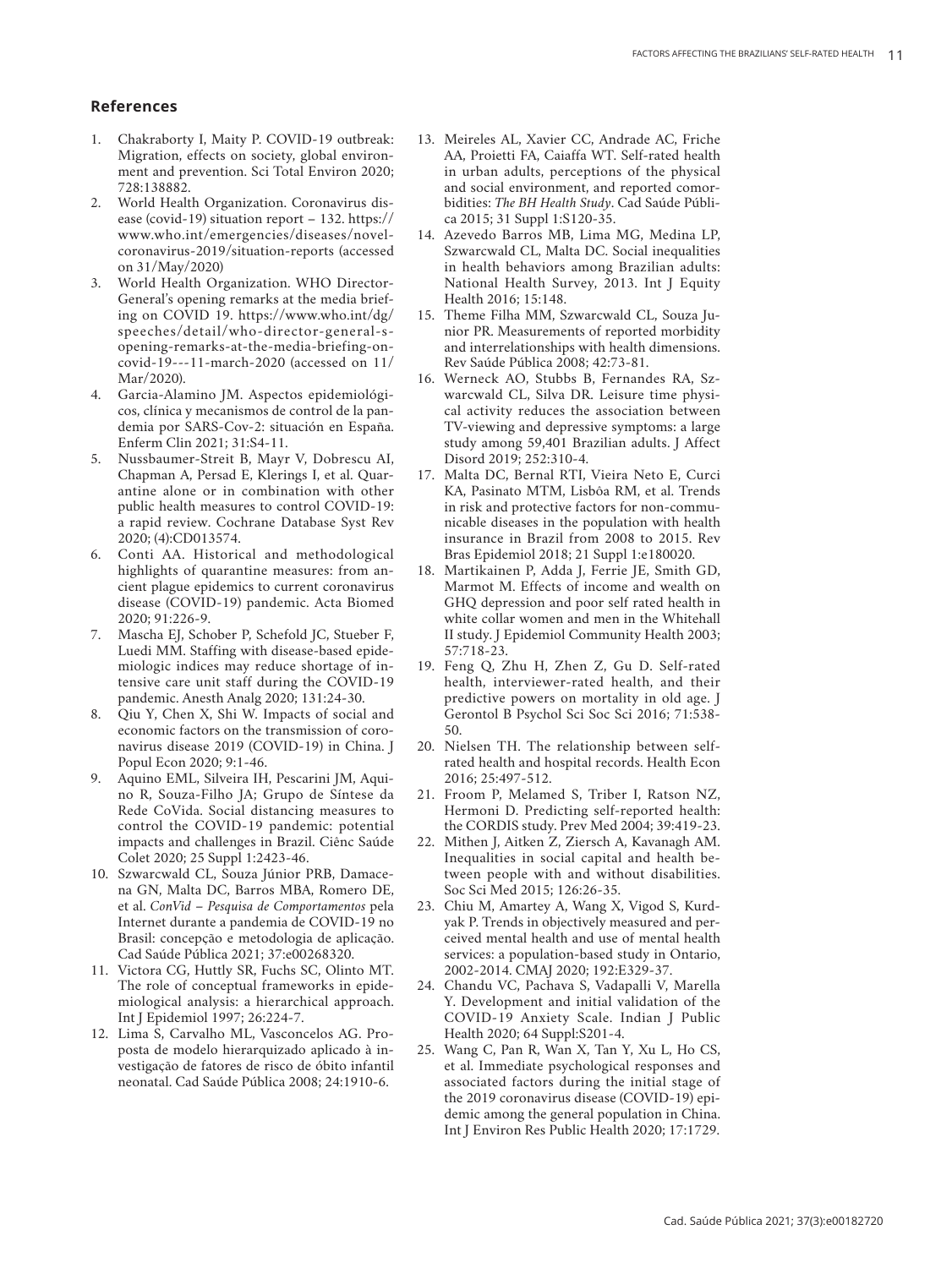- 26. Hawkley LC, Cacioppo JT. Loneliness and pathways to disease. Brain Behav Immun 2003; 17 Suppl 1:S98-105.
- 27. Mukhtar S. Psychological health during the coronavirus disease 2019 pandemic outbreak. Int J Soc Psychiatry 2020; 66:512-6.
- 28. Satici B, Saricali M, Satici SA, Griffiths MD. Intolerance of uncertainty and mental well being: serial mediation by rumination and fear of COVID-19. Int J Ment Health Addict 2020;15:1-12.
- 29. Huet F, Prieur C, Schurtz G, Gerbaud E, Manzo-Silberman S, Vanzetto G, et al. One train may hide another: acute cardiovascu lar diseases could be neglected because of the COVID-19 pandemic. Arch Cardiovasc Dis 2020; 113:303-7.
- 30. Rosenkranz RR, Duncan MJ, Rosenkranz SK, Kolt GS. Active lifestyles related to excel lent self-rated health and quality of life: cross sectional findings from 194,545 participants in The 45 and Up Study. BMC Public Health 2013; 13:1071.
- 31. Lazarevich I, Irigoyen-Camacho ME, Ve lázquez-Alva MC. Obesity, eating behaviour and mental health among university students in Mexico City. Nutr Hosp 2013; 28:1892-9.
- 32. Andrade-Lima A, Werneck AO, Szwarcwald CL, Schuch FB, Stubbs B, Bastos AA, et al. The role of physical activity in the association be tween multimorbidity and depressive symp toms: data from 60,202 adults from the Brazil ian National Health Survey. J Psychosom Res 2020; 134:110122.
- 33. Malta DC, Oliveira TP, Luz M, Stopa SR, Silva Júnior JB, Reis AA. Smoking trend indicators in Brazilian capitals, 2006-2013. Ciênc Saúde Colet 2015; 20:631-40.
- 34. Szwarcwald CL, Damacena GN, Souza Júnior PR, Almeida WS, Lima LT, Malta DC, et al. Determinants of self-rated health and the in fluence of healthy behaviors: results from the National Health Survey, 2013. Rev Bras Epide miol 2015; 18 Suppl 2:33-44.
- 35. Reis RS, Kelly CM, Parra DC, Barros M, Gomes G, Malta D, et al. Developing a research agenda for promoting physical activity in Bra zil through environmental and policy change. Rev Panam Salud Pública 2012; 32:93-100.
- 36. Werneck AO, Stubbs B, Szwarcwald CL, Silva DR. Independent relationships between differ ent domains of physical activity and depressive symptoms among 60,202 Brazilian adults. Gen Hosp Psychiatry 2020; 64:26-32.
- 37. Kadariya S, Gautam R, Aro AR. Physical activ ity, mental health, and wellbeing among older adults in South and Southeast Asia: a scoping review. Biomed Res Int 2019; 2019:6752182.
- 38. Bontrup C, Taylor WR, Fliesser M, Visscher R, Green T, Wippert PM, et al. Low back pain and its relationship with sitting behaviour among sedentary office workers. Appl Ergon 2019; 81:102894.
- 39. Szwarcwald CL, Souza Júnior PR, Damacena GN, Barbosa Júnior A, Kendall C. Analysis of data collected by RDS among sex workers in 10 Brazilian cities, 2009: estimation of the prevalence of HIV, variance, and design effect. J Acquir Immune Defic Syndr 2011; 57 Suppl 3:S129-35.
- 40. Bezerra MAM, Hellwig N, Pinheiro GRC, Lopes CS. Prevalence of chronic musculoskel etal conditions and associated factors in Bra zilian adults – National Health Survey. BMC Public Health 2018; 18:287.
- 41. Malta DC, Duncan BB, Schmidt MI, Machado IE, Silva AGD, Bernal RTI, et al. Prevalence of diabetes mellitus as determined by glycated hemoglobin in the Brazilian adult population, National Health Survey. Rev Bras Epidemiol 2019; 22 Suppl 2:e190006.supl.2.